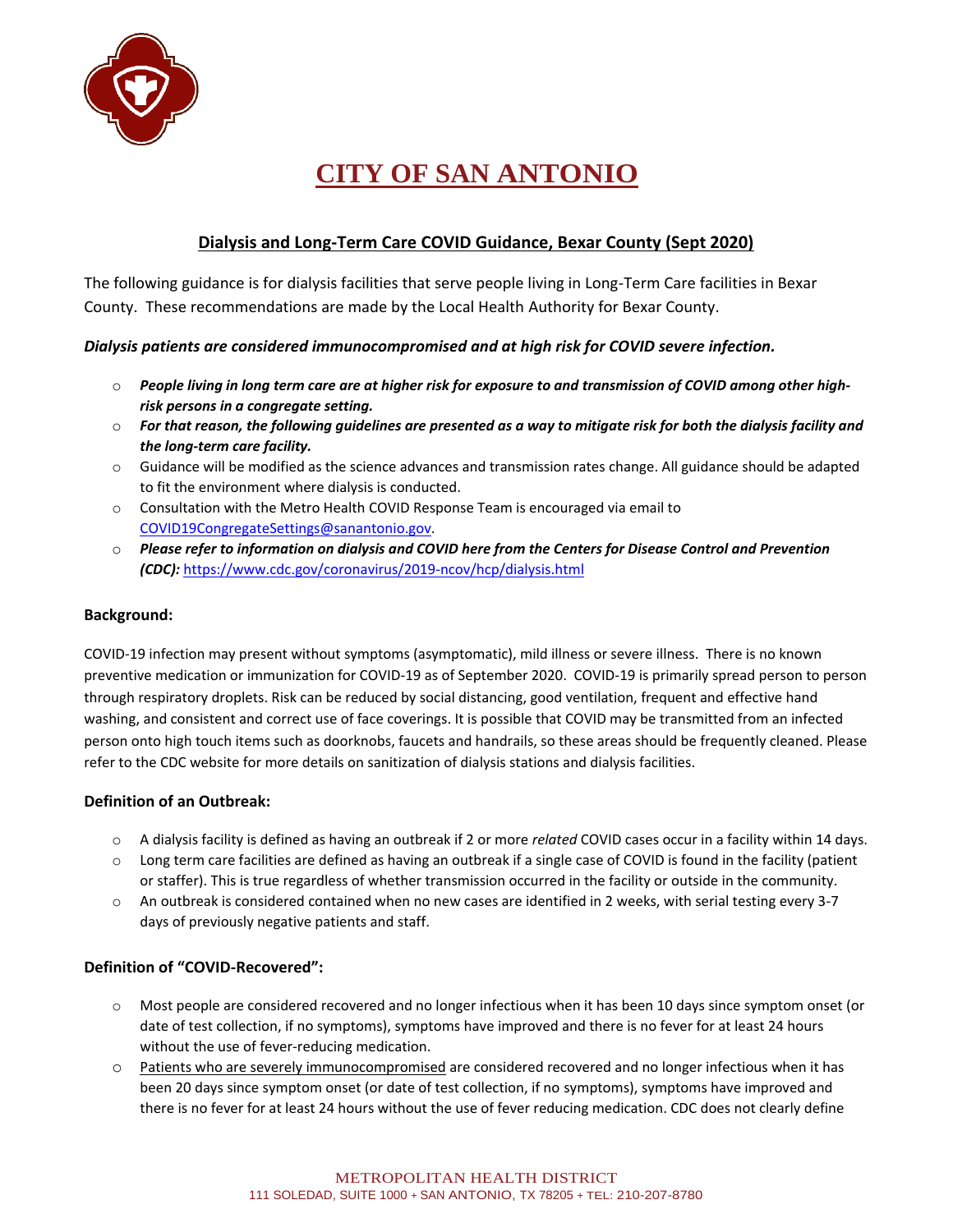

"severely immunocompromised," but provides these examples: Being on chemotherapy for cancer, being within one year out from receiving a hematopoietic stem cell or solid organ transplant, untreated HIV infection with CD4 T lymphocyte count < 200, combined primary immunodeficiency disorder, and receipt of prednisone >20mg/day for more than 14 days. Some people with end-stage renal disease may have a much lower degree of immunocompromise. CDC states that ultimately, the degree of immunocompromise for the patient is determined by the treating provider.

## **COVID Testing Frequency**

#### If no outbreak:

- o Test all COVID-negative staff at least once a month. Routine testing of asymptomatic staff is the responsibility of the employer, not of the employee. Testing at the workplace during work hours is recommended.
- $\circ$  At least once a month, test COVID-negative staff who transport patients to and from dialysis, because vans are small enclosed spaces with limited airflow. The employer of the transportation staffer is responsible for testing, excluding positive staff from work for at least 10 days, and reporting to the health department.
- o Staff who are at higher risk because of their workplace exposures (COVID unit, transportation) may be tested more often.
- $\circ$  Test COVID-negative dialysis patients weekly while incidence of COVID19 is high in the community (>5% positivity rate). At lower community prevalence rates, test at least monthly. Patients could receive testing at both the long term care facility and the dialysis facility in the same week, as long as testing is spaced out by 3-4 days.
- o Provide written documentation of the result when the person is being transported, and share with the other facility upon arrival. Dialysis facilities may call the long term care facility for a result before accepting the patient for treatment.
- o Do not retest anyone who was previously positive for at least 3 months.

#### During an outbreak:

- $\circ$  Test all previously negative staff, including transportation staff, every 3-7 days until there are no more new positives.
- o Do not retest previously positive staff for at least 3 months.

General recommendations for both scenarios:

o Testing of volunteers, students and others who do not receive payment for services should be offered by the sponsoring facility. Contractors should be tested by the facility in which they work.

## **Patients or Staff with Known or Suspected COVID**

- o COVID symptoms are: Fever or chills, cough, shortness of breath or difficulty breathing, fatigue, muscle or body aches, headache, new loss of taste or smell, sore throat, congestion or runny nose, nausea or vomiting, and diarrhea
- o **Any patients or staff with these symptoms should be excluded from the dialysis environment and evaluated by a medical professional to rule out COVID**. If COVID is ruled out, then the person may return to the dialysis facility.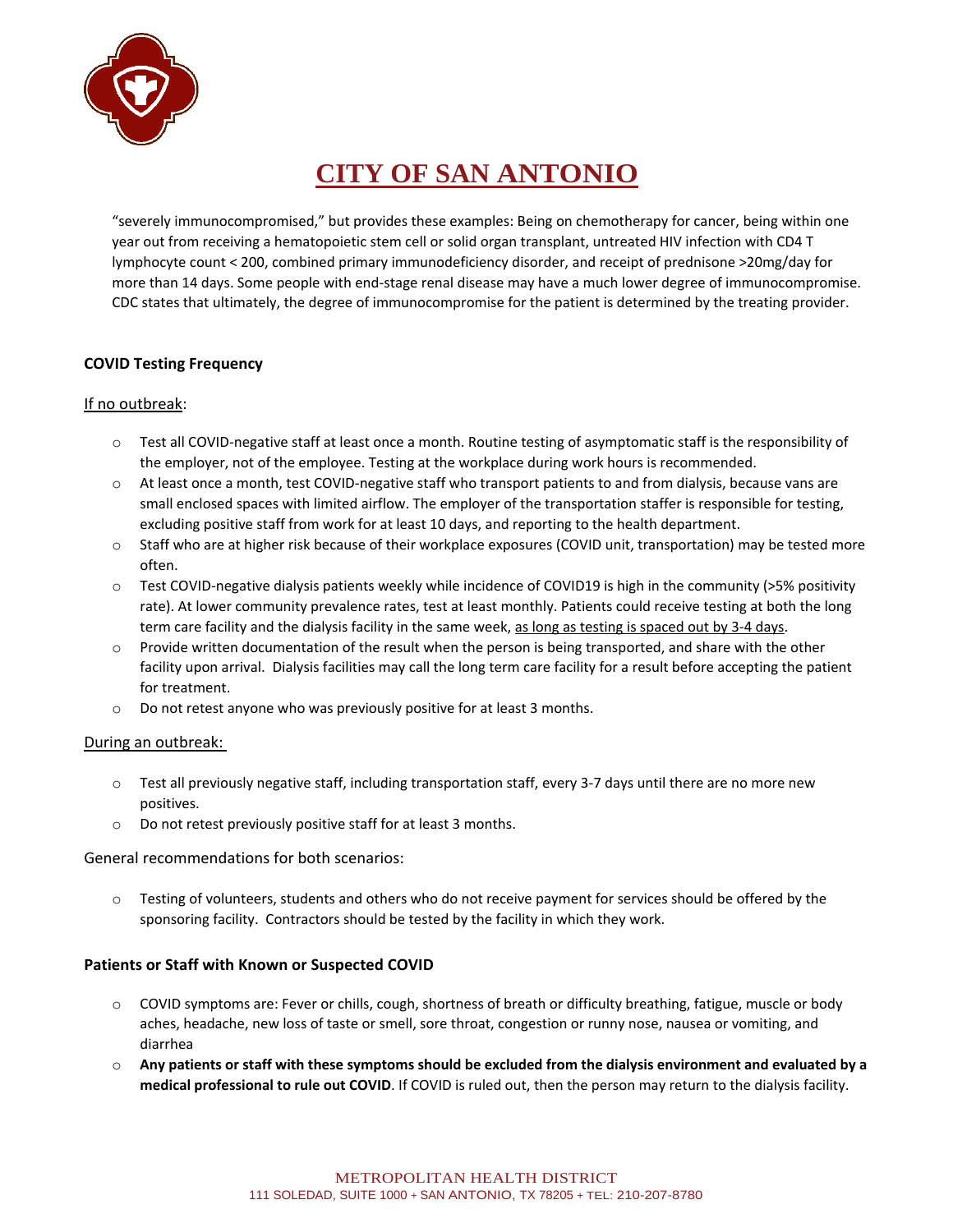

o If a person with COVID needs dialysis, **perform dialysis in the home or long-term care facility until the patient has recovered**. If this is not feasible, then dialysis should be done in isolation at a facility with dedicated staff in full PPE until the patient recovers.

## **Personal Protective Equipment (PPE) during COVID:**

- o All staff with patient contact at all dialysis and long-term care facilities in Bexar County should wear fit-tested N95 masks plus face shields or goggles while the community transmission rate remains elevated (>5% positivity rate by local health department reports).
- o A fresh N95 should be provided each shift. Cloth face coverings are not adequate protection.
- o N95 fit testing is an [OSHA requirement, a](https://www.osha.gov/memos/2020-03-14/temporary-enforcement-guidance-healthcare-respiratory-protection-annual-fit)nd lack of fit testing could become a liability if an employee contracts COVID-19. Some just-in-time solutions are described [here, a](https://blogs.cdc.gov/niosh-science-blog/2020/04/01/fit-testing-during-outbreaks/)nd a CDC checklist is [here.](https://www.cdc.gov/coronavirus/2019-ncov/hcp/checklist-n95-strategy-h.pdf)
- o Face shields may be sanitized at work and reused by the same person.
- o Perform hand hygiene and change gloves between each patient.
- o During patient contact, staff should also wear impermeable gowns.
- o Create dedicated PPE doffing and donning areas. Train staff to use a buddy system to don and doff in the correct [sequence,](https://www.cdc.gov/coronavirus/2019-ncov/hcp/using-ppe.html) with hand hygiene before and afterward.
- $\circ$  If the local positivity rate falls below 5%, all staff NOT working directly with COVID positive persons may wear a new surgical mask daily, and eye protection only if there is splash or spray risk. There are no changes in the requirements for working with *COVID-positive* persons based on positivity rate.

## **Patient PPE**

- o Persons obtaining dialysis and living in a long term care facility should wear a new surgical mask daily. The mask may be provided by either the dialysis facility or long term care facility.
- o The mask should cover the mouth and nose at all times.
- o Face shields are not recommended; if used, they should not be re-used by a different person (label the face shield with the patient's name).
- o Cloth face coverings are not adequate protection.

## **"In Home" Dialysis When a Patient Lives in a Long Term Care Facility**

- o "In home" dialysis at the long term care facility on an emergent basis is highly recommended for all COVIDpositive patients until recovery. Preventing the COVID-positive person from being transported reduces the risk of transmission to others.
- o Dialysis facilities and long-term care facilities in Bexar County should work to develop an operational plan in anticipation of using "in home" dialysis during the pandemic.
- o The plan should include offering dialysis to more than one person per facility at a time.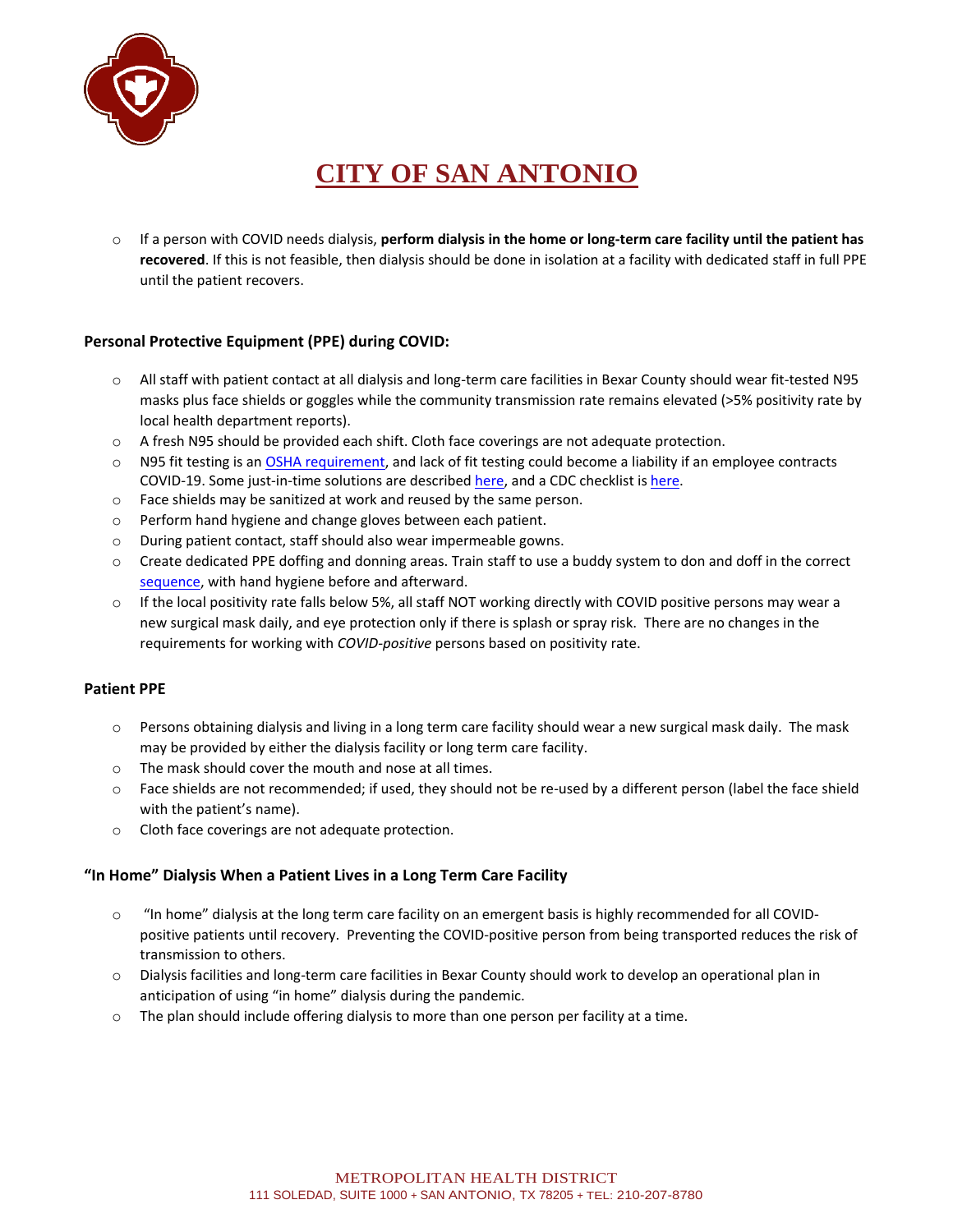

## **If "In-Home" Dialysis Is Not Possible: Reduce Transportation Risks**

- o Increase ventilation by opening windows. Vehicle HVAC is less effective and if used, should be set to bring in outside air. Do NOT use "recirculate" mode.
- o Drivers should wear a fitted N95 mask and eye protection. Passengers should wear masks and be socially distanced. Provide a fresh mask to each person daily.
- o Follow CDC guidance for cleaning and disinfecting vehicles [here.](https://www.cdc.gov/coronavirus/2019-ncov/community/organizations/disinfecting-transport-vehicles.html#:~:text=People%20who%20are%20known%20or,to%20receive%20essential%20medical%20care.) At a minimum, clean and disinfect commonly touched surfaces in the vehicle at the beginning and end of each shift and between transporting passengers who are visibly sick.

## **COVID Units at Dialysis Facility**

- o All dialysis facilities should treat persons from long term care facilities as "unknown" status due to their frequent exposures at multiple facilities.
- o Therefore, dialysis facilities which offer services to Long Term Care facilities should be considered "warm" or "observation" level care. Even people with a recent negative test should be considered to potentially be incubating an infection (since exposure could have occurred after last test date).
- o Maintain 6-foot spacing between patients in "cold" and "warm" facilities and 3-foot spacing in "hot" facilities.
- o All staff should wear fitted N95 masks and eye protection (face shields and goggles), with ongoing monitoring of consistent and correct use. All patients should wear a surgical face mask.
- o Any facilities that choose to provide dialysis to known COVID positive persons before recovery should be considered "hot" facilities.
- o No other patients should be in the "hot" facility when COVID positive persons arrive or during the duration of treatment.
- o Staff should wear full PPE for hot units. **Use dedicated staff who do not work on non-COVID units.**
- $\circ$  The facility should be cleaned and disinfected after treatments are completed.
- o Positive patients should not receive another COVID test for at least 3 months after symptom onset (or the date the test was collected, if asymptomatic).

## **COVID Recovered Patients**

- o COVID recovered persons may receive care in a "cold" or "warm" unit in the first 3 months after symptom onset. After 3 months, place in "cold" unit.
- $\circ$  Like other patients, they are not considered contagious but should always wear a surgical face mask.

## **Cohorting Staff**

o Under the San Antonio Mayor's [Declaration of Public Health Emergency,](https://covid19.sanantonio.gov/About-COVID-19/Declarations-Orders) staff at long-term care facilities remain prohibited from working in or visiting more than one facility, unless otherwise excepted by guidance from HHSC or another relevant state authority.